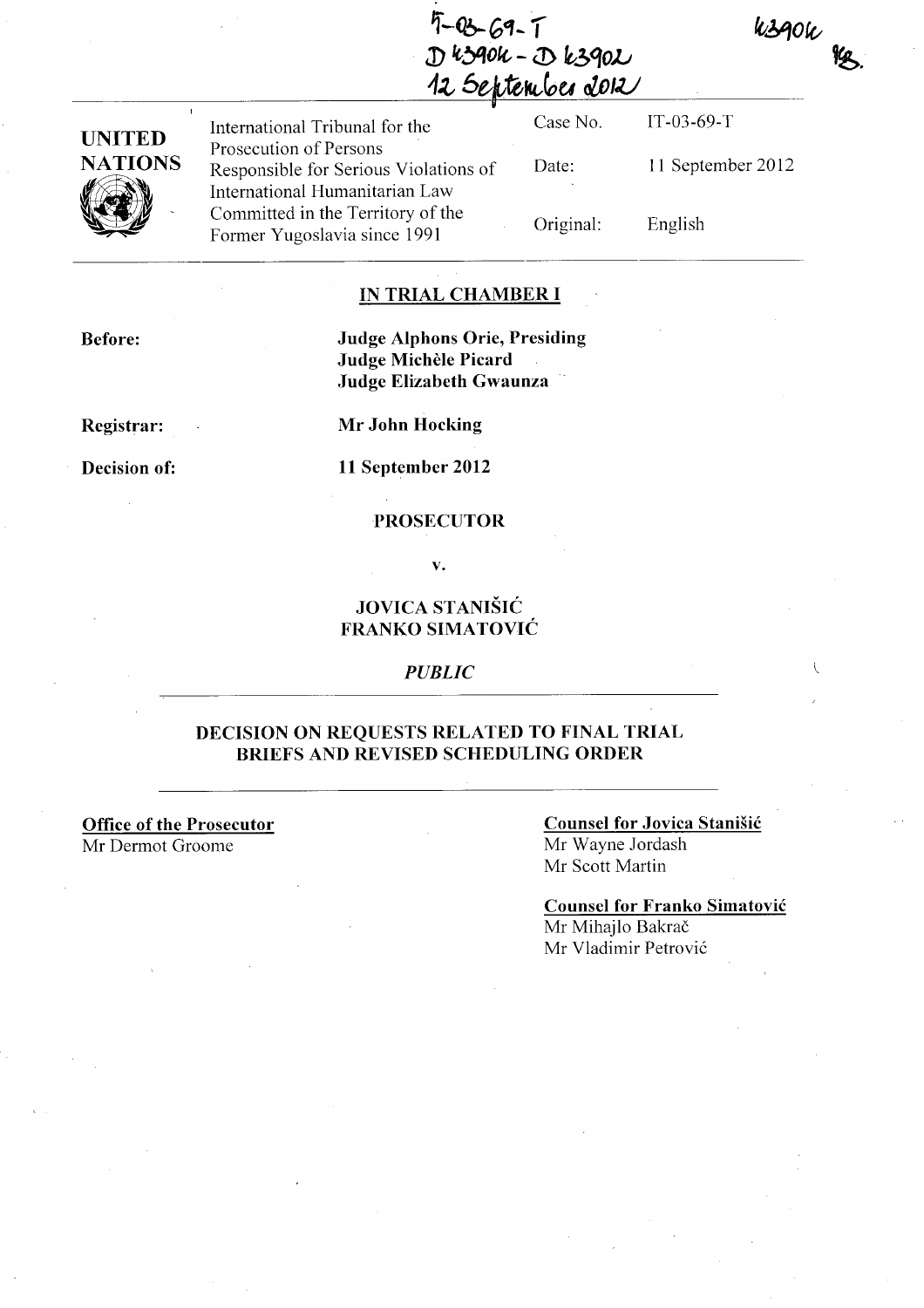**TRIAL CHAMBER I** of the International Tribunal for the Prosecution of Persons Responsible for Serious Violations of International Humanitarian Law Committed in the Territory of the Former Yugoslavia since 1991 ("Chamber");

**BEING SEISED** of requests by all parties relating to the final trial briefs in this case;<sup>1</sup>

**NOTING** that all parties request that the date for final trial briefs in this case be moved and scheduled for two weeks after the last evidentiary decision of the Chamber ("Timing Requests");<sup>2</sup>

**NOTING** that the Prosecution also requests that it be allowed to publicly cite two kinds of confidential material ("Categories") in its final trial brief, namely a) "instances ,where the original evidence was given publicly", and b) "evidence which the Prosecution does not intend to redact in its filing of redacted witness statements and testimony as required by the Trial Chamber after the closing brief" ("Citation Request"); $3$ 

**NOTING** that the parties have announced the filing of rebuttal and possible rejoinder motions;<sup>4</sup>

**CONSIDERING** that it is in the interests of justice to receive the parties' final trial briefs at a time after the Chamber has disposed of all evidentiary motions;

**CONSIDERING** that most of the evidence in this case has been known to the parties for a long time;

**CONSIDERING** that the Categories contain evidence already in the public domain or which will soon be made available to the public;

**HEREBY GRANTS** the Timing Requests **IN PART;** 

**GRANTS** the Citation Request;

**DECIDES** that the final trial briefs be filed one week after the last evidentiary decision in this case; )

Prosecution's Requests Related to Final Trial Briefs, 6 September 2012 ("Prosecution Submissions"); Defence Request Related to Final Trial Briefs, 7 September 2012 ("Simatović Submission"), Stanišić Defence Request Related to Final Trial Brief, 7 September 2012 ("Stanišić Submission").

Prosecution Submission, paras 6, 8; Simatović Submission, p. 3; Stanišić Submission, paras 7, 9.  $\sqrt{2}$ 

Prosecution Submission, paras 7-8. The Chamber understands the first category to relate to material which is publicly available in other cases but confidential in this case for technical reasons (for example, the public testimony of a witness in a previous case which was uploaded into eCourt together with private session portions). The Chamber also notes that its previous instruction to file public redacted versions of confidential exhibits is not limited to witness statements and testimony as the Prosecution Submission suggests. Finally, the Chamber notes

that there are several pending requests for protective measures from the Republic of Serbia. To that extent, the parties cannot yet fully know what material eventually will have to be redacted and should err on the side of caution when compiling their final trial briefs.

Prosecution Submission, para. 5; Simatović Submission, p. 3; Stanišić Submission, paras 3-4.